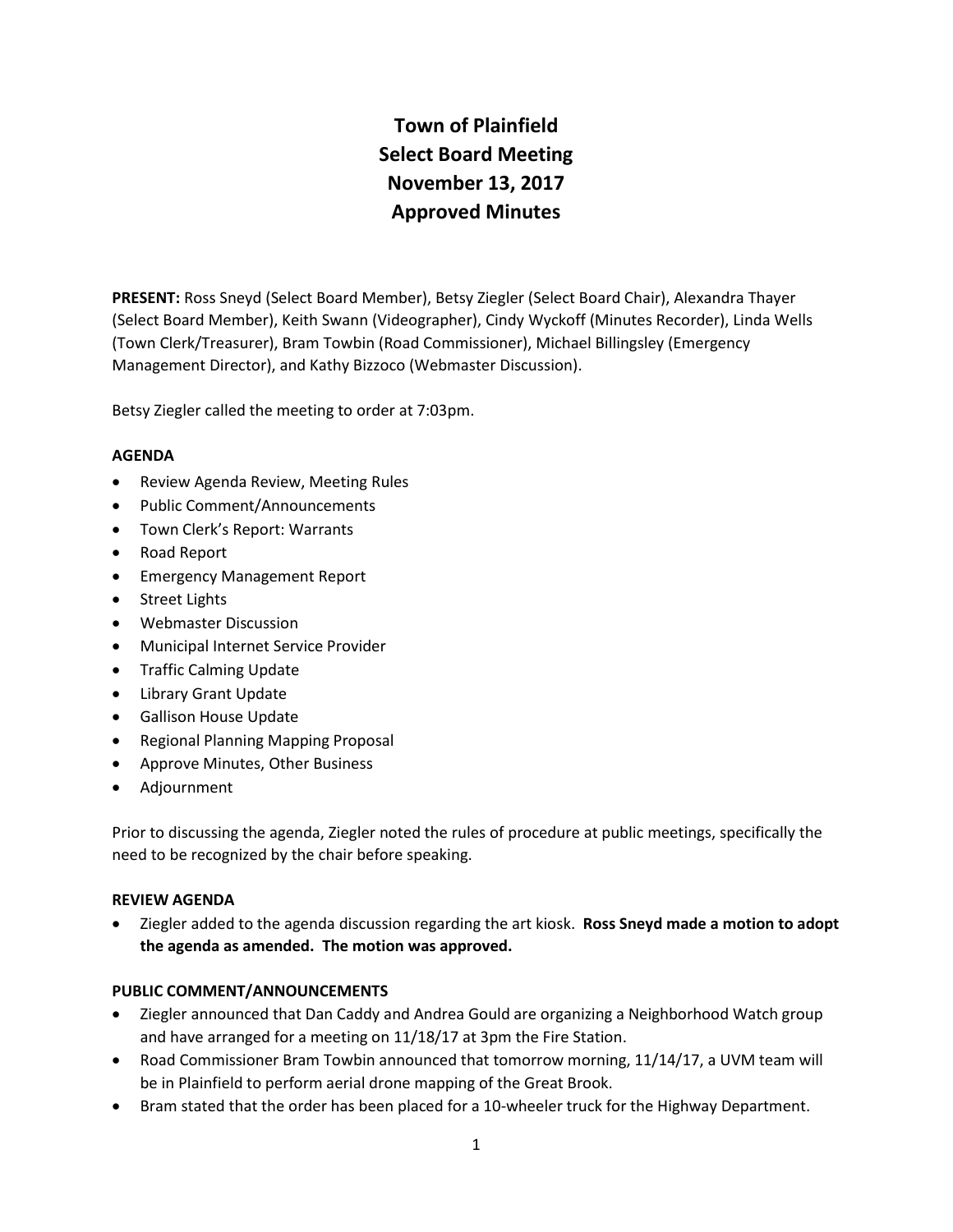• Bram noted that the Road Crew has been busy dealing with the aftermath of the 10/29/17 wind storm. Adding up work by the local Fire Department, Road Crew, gasoline, etc., the storm damage tally is approximately \$10,000. Overall, the storm damage is upward of \$100,000. Sneyd acknowledged the excellent clean-up work performed by members of the Fire Department and Road Crew. Images of the storm damage can be seen at plainfieldhazard.com.

# **TOWN CLERK'S REPORT: WARRANTS**

- Town Clerk/Treasurer Linda Wells presented an Errors and Omissions report from the Listers showing a change to the Grand List, which the Select Board needs to review and sign. **Sneyd made a motion to authorize the Select Board Chair to sign the Errors and Omissions report. The motion was approved.**
- Wells presented a final reimbursement request for the Town Forest grant. **Sneyd made a motion to authorize the Select Board Chair to sign the final reimbursement request for \$710.63 to the Department of Forests and Parks. The motion was approved.**
- Wells presented a reimbursement request for the Plainfield Lower Village Sidewalk Scoping Study. **Sneyd made a motion to authorize the Select Board Chair to sign the final reimbursement request to the Agency of Transportation for \$8,865 for the Lower Village Sidewalk project. The motion was approved.**
- Wells presented a draft of the skateboard park sign for the Recreation Field.
- Wells noted that she had received an estimate from Kevin Hudson for sidewalk snow plowing, which is the same as last year. Hudson is charging \$300 per time per storm with the Town being responsible for removing snow when needed, or Hudson will do the removal for \$100 per hour. **Sneyd made a motion to approve Kevin Hudson's sidewalk bid at \$300 per storm and \$100 per hour for snow removal if needed, and \$100 per hour for major storms. The motion was approved.**
- Wells presented information on both the current and new year's cost for Town employee health insurance, noting that the health insurance plan for next year is the same as the current one. Currently, employees pay 7% of the health insurance premium and a portion of the deductible. The premium for next year will increase by 9.8%, the deductible for singles will increase from \$2,500 to \$2,750, and the deductible for two-person or families will increase from \$5,000 to \$5,500. Currently, the Town pays \$1,500 towards the \$2,500 deductible for singles and \$3,000 towards the \$5,000 deductible for two-person or families. The Select Board needs to decide on any changes it wishes to make to the Town's contribution and will finalize those decisions at its next meeting on 11/27/17.
- **Sneyd made a motion to approve two warrants of 10/24/17, one warrant of 10/31/17, one warrant of 11/1/17, and two warrants of 11/7/17. The motion was approved.**
- Wells noted that the furnace at the Town Offices is currently not working.

# **OTHER BUSINESS**

- Road Commissioner Bram Towbin noted current openings on the following municipal boards in the Town of Plainfield:
	- Two positions on the Development Review Board;
	- One position on the Planning Commission;
	- Two positions on the Conservation Commission;
	- One position on the Hazard Mitigation Committee;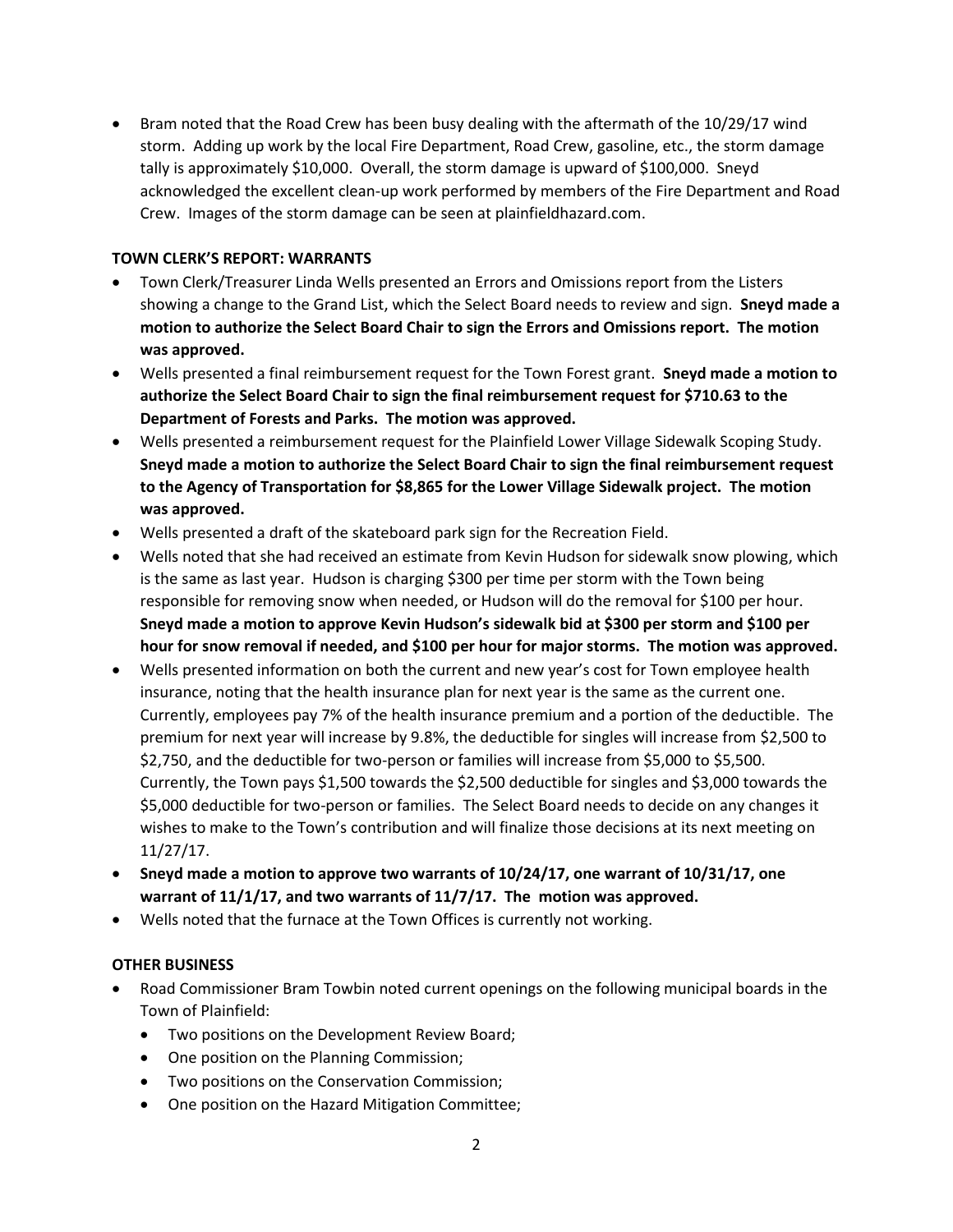- One Animal Control Officer; and
- One Health Officer.
- Towbin reported that the Highway Department had sold its old truck to a logger in Maine for \$4,000.
- Towbin again commended the clean-up work performed by the Road Crew after the recent wind storm. There was a lot of tree damage, but no actual damage to the roads.
- Towbin thanked Laura Ranker of Central Vermont Regional Planning Commission (CVRPC) for submitting to federal authorities an account and images of the damage from the wind storm for possible reimbursement to the Town for some of its work.
- Wells inquired about the culvert project on Recreation Field Road. Towbin stated that his understanding is that there is possible funding for it through CVRPC, and suggested that Wells follow up on it with Dan Currier.
- Towbin reported on a school bus that had lost traction and was stuck on Upper Road today. Emergency Management Director Michael Billingsley and Wells provided additional details on the incident, noting that it had been successfully resolved.

# **ART KIOSK DISCUSSION**

 Towbin reported that Jenny Bee can no longer curate the kiosk in the Lower Village. There are two people who are interested in taking over curating the kiosk.

# **OTHER BUSINESS**

 Two issues were briefly discussed: the dumping of food in the bus shelter and the status of the stray dog on Middle Road.

# **EMERGENCY MANAGEMENT REPORT**

- Emergency Management Director Michael Billingsley presented a proposed job description for an Emergency Management Coordinator, which he read aloud. After a brief discussion, it was decided that the Select Board would review the issue and make a decision at the next meeting.
- Billingsley reported on a 9/25/17 meeting where the Plainfield's Hazard Mitigation Committee met with representatives from Green Mountain Power (GMP); representatives from select boards and emergency personnel from Marshfield, Plainfield, and Cabot; and other interested parties. Billingsley read aloud several questions posed to GMP at the time, along with GMP's responses, regarding safety issues with the Marshfield Dam. Billingsley stated that the Hazard Mitigation Committee found GMP's responses inadequate, and in some cases, unsatisfactory. Billingsley had subsequently spoken with the general counsel of the Public Utility Commission, GMP's regulator, asking that the Commission intervene on behalf of the Town. The Commission's general counsel agreed to review all materials and consider a case if asked to do so by the Plainfield Select Board. Thayer added that the Marshfield Dam is not licensed and asked if the State Legislature should be contacted to consider legislation giving the State authority to review the dam. Billingsley noted that a few years ago, giving the State regulatory power over older dams was being considered, but the measure failed in committee. Hazard Mitigation Committee member Towbin noted that GMP is operating under the dangerous assumption that the past 50 years is a good measure of what is coming in the next 50 years. In addition, and noting that GMP has definitely made some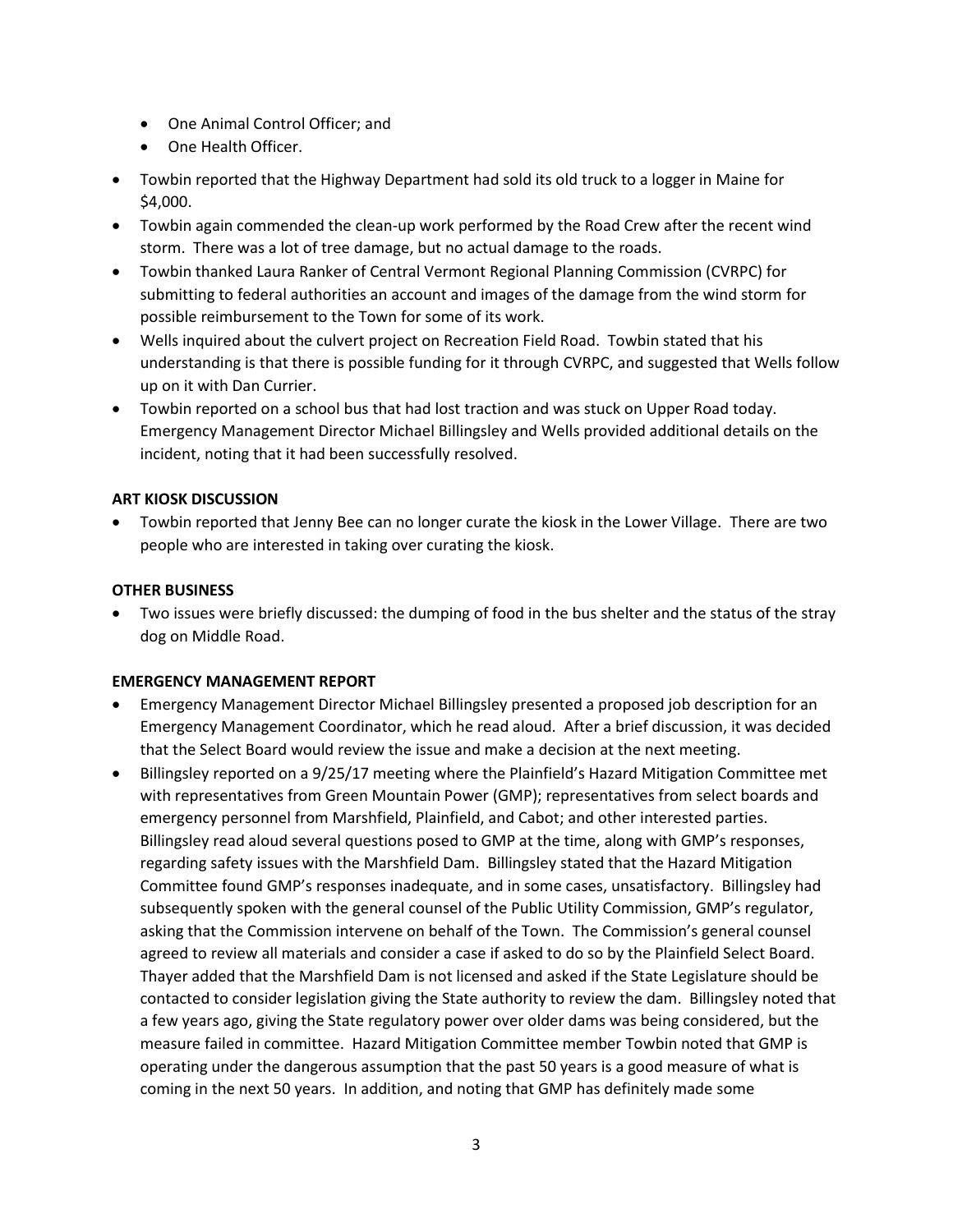improvements, the Marshfield Dam is the only dam in this basin that relies on two people controlling a situation with two manual jacks. Towbin stated his support of the Select Board asking the Public Utility Commission to look into the situation. Billingsley requested permission to put together a packet of information of the issues and present it to the general counsel of the Public Utility Commission for consideration. The Select Board approved the request.

#### **WEBMASTER DISCUSSION**

 Kathy Biccoco was present to discuss the webmaster position and various platforms for the new Town website. Sneyd reviewed the process thus far and discussion followed regarding options and costs related to domain hosting (ISP), content migration, and maintenance. **Sneyd made a motion to appoint Kathy Biccoco as webmaster for the Town of Plainfield. The motion was approved.** 

#### **STREET LIGHTS**

 Thayer reviewed two options for installing a number of streetlights throughout Town. The first option includes the purchase of two additional streetlights to the six already in hand, a higher rebate amount on the streetlight purchases from Efficiency Vermont that ends on 12/31/17, and cost savings realized through Green Mountain Power (GMP) installing all eight streetlights during the same mobilization. Despite overall cost savings, the amount for this first option is in excess of this year's budget allotment. The second option is for GMP to install the six streetlights already in hand and wait until the next budget cycle to purchase and install the remaining two. This option would fall within the current budget this year, but cost more in the long run because of the rebate reduction on the additional two streetlights and the need for GMP to mobilize again to install them. Savings from not entering into the maintenance contract was also factored into the costs of both options. A brief discussion ensued regarding creating some contingency funding in the next Town budget. Finding no extra money in other areas of this year's Town budget to install all eight streetlights this year and take advantage of overall cost savings, **Sneyd made a motion to proceed with the second option of installing six lamps this year. The motion was approved.**

# **MUNICIPAL INTERNET SERVICE PROVIDER**

 Thayer reported that recent legislation was passed that allows municipalities to form a municipal district for internet service. After attending a meeting where municipalities from the Upper Valley spoke about their successful experience with the district that they had formed, Thayer suggested that Plainfield consider this opportunity by explaining it to Plainfield residents at the next Town Meeting. Thayer agreed to write up a summary for both Town Meeting and for the Select Board.

#### **REGIONAL PLANNING MAPPING PROPOSAL**

 Thayer explained that there is an offer from the Central Vermont Regional Planning Commission to add overlays to town tax maps at no cost to municipalities. The initiative is funded by VTRANS. Representatives from both the Conservation Commission and Listers have voiced their support for Plainfield taking part in the project. **Thayer made a motion for the Select Board to authorize her to inform Central Vermont Regional Planning Commission that Plainfield would like to be included in the project. The motion was approved.**